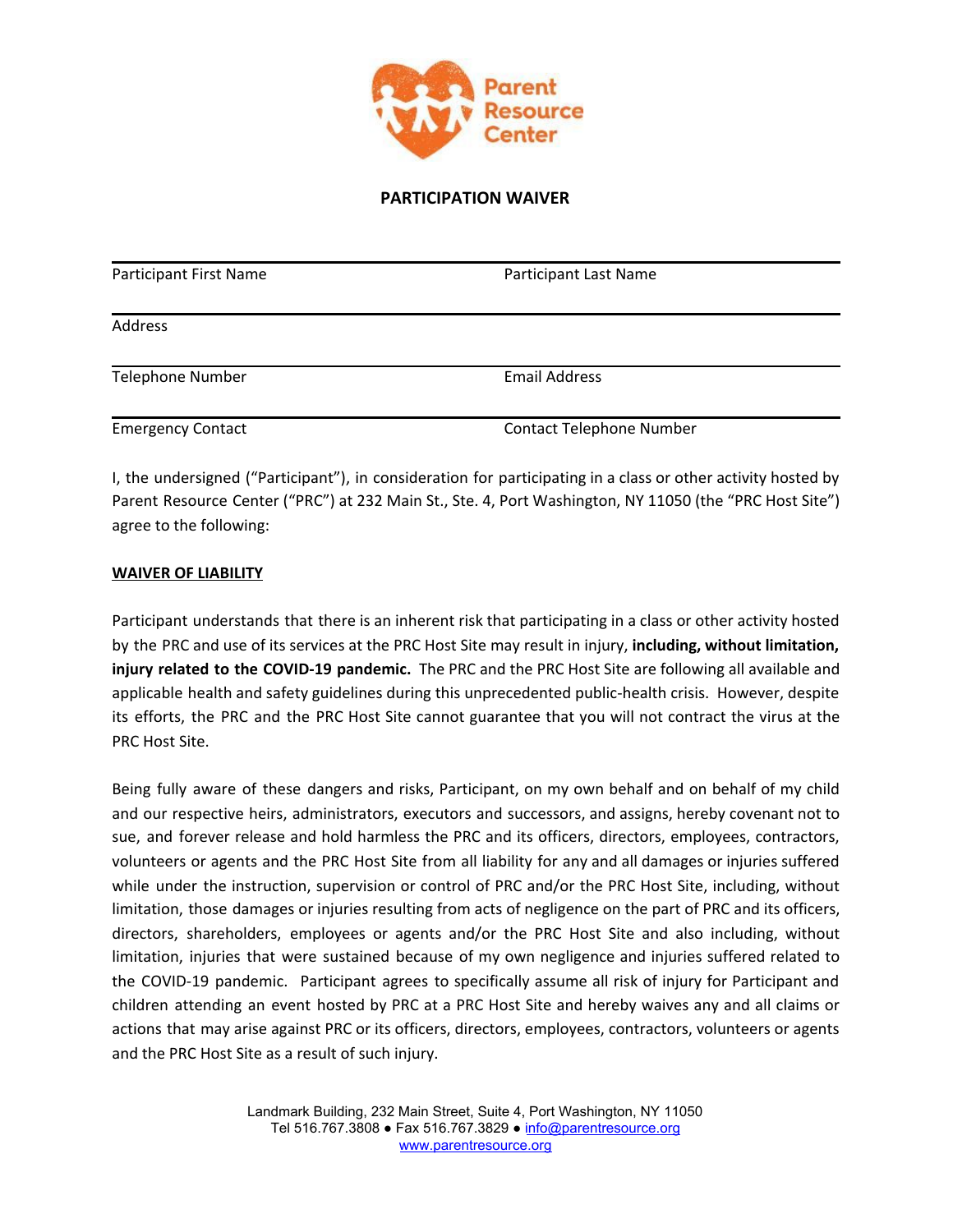

Participant agrees to comply with all laws, regulations, codes, rules, and other directives of any municipality or governmental authority, including but not limited to the United States, the State of New York, Nassau County, and the Town of North Hempstead, including New York State and CDC requirements for COVID-19 safety.

Participant hereby agrees to wear a mask at all times while at the PRC Host Site and to supervise Participant's child to ensure that he or she is wearing a mask at all times. Participant understands that Participant will be asked to leave the PRC Host Site if Participant or Participant's child refuses to wear a mask.

### **PARTICIPANT PROMISES/ACKNOWLEDGEMENTS**

Within the last fourteen days of each class in which my child participates:

- 1. No members of my household, including myself, have experienced symptoms of fever, extreme fatigue, difficulty breathing, dry cough, or any other symptoms associated with COVID-19, nor have we been diagnosed with COVID-19.
- 2. No members of my household, including myself, have traveled by sea or air, nationally or internationally, nor did we visit any area within the United States that is reported to be highly affected by COVID-19.
- 3. To the best of my knowledge, no teacher or students my child's class at school has been diagnosed with COVID-19.

# I confirm that my child has been fever-free for a minimum of 48 hours prior to the start of each class.

The above statements are continuing and truthful. I acknowledge I have a duty to disclose any change in my or my child's situation that would alter the truthfulness of the statements above.

# **Any change in the above statements will require Participant to sign a new waiver form once Participant is able to again attest to the truthfulness of the statements above.**

I hereby further acknowledge the following:

- 1. The novel coronavirus, COVID-19, has been declared a worldwide pandemic by the World Health Organization. COVID-19 is reported to be extremely contagious.
- 2. The state of medical knowledge is evolving, but the virus is believed to spread from person-to-person contact and/or by contact with contaminated surfaces and objects, and in the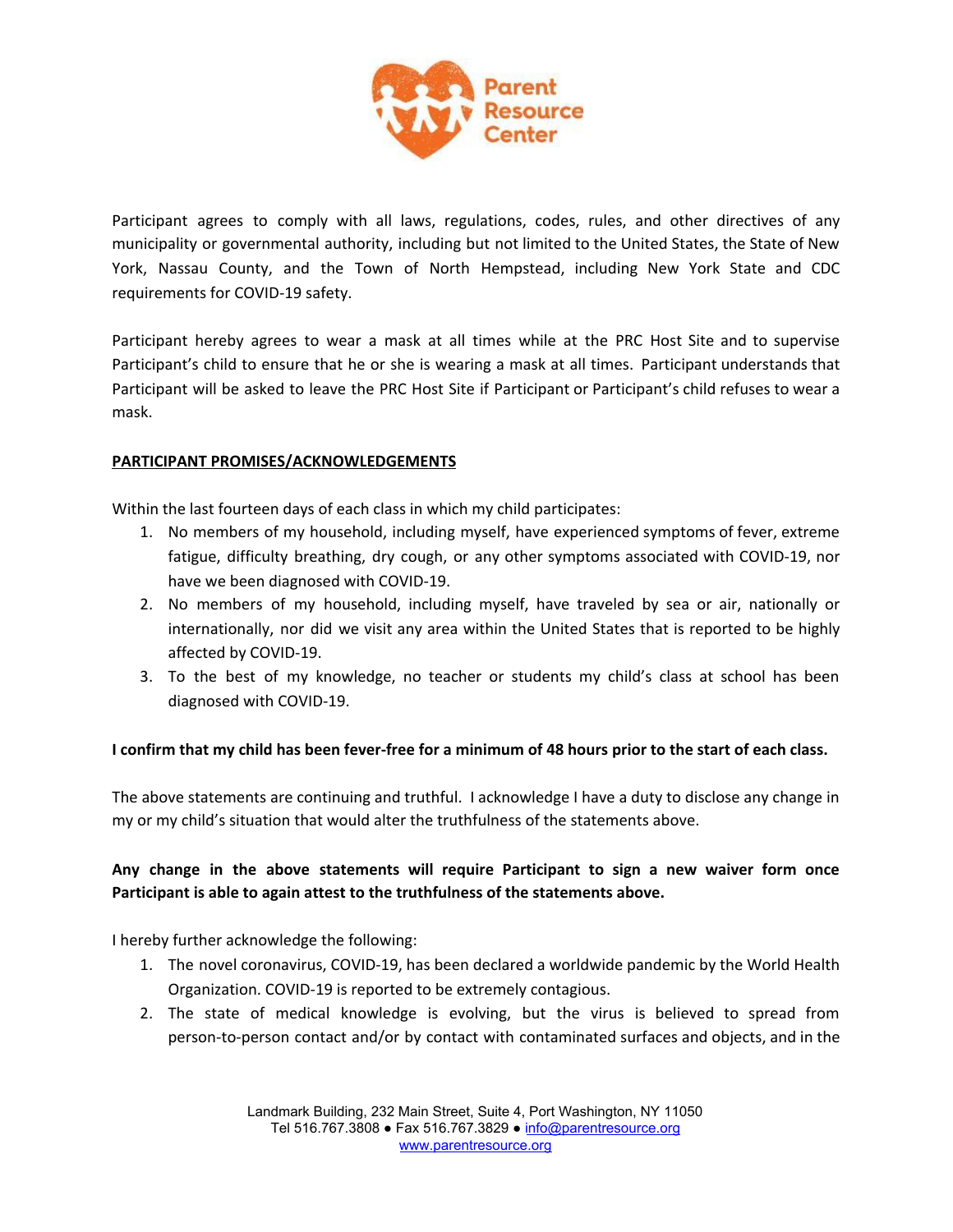

air. People reportedly can be infected and show no symptoms and, therefore, spread the disease. There is no known treatment, cure, or vaccine for COVID-19.

- 3. Evidence has shown that COVID-19 can cause serious and potentially life threatening illness and even death.
- 4. The Parent Resource Center cannot prevent me or my child from becoming exposed to, contracting, or spreading COVID-19 while visiting the preserve or participating in any programs and activities, nor can they prevent the presence of the disease. I may be exposing myself, my child, other family members, and/or other persons to COVID-19, increasing the risk of contracting and/or spreading COVID-19.

I have read and understood the statements and the warning concerning COVID-19 above and accept the risk of being exposed to, contracting, and spreading COVID-19 for myself, my child, other family members, and/or any other persons.

I have read the Participation Waiver thoroughly and understand its terms.

Printed name: \_\_\_\_\_\_\_\_\_\_\_\_\_\_\_\_\_\_\_\_\_\_\_\_\_\_

Signature: \_\_\_\_\_\_\_\_\_\_\_\_\_\_\_\_\_\_\_\_\_\_\_\_\_\_

Date:\_\_\_\_\_\_\_\_\_\_\_\_\_\_\_\_\_\_\_\_\_\_\_\_\_\_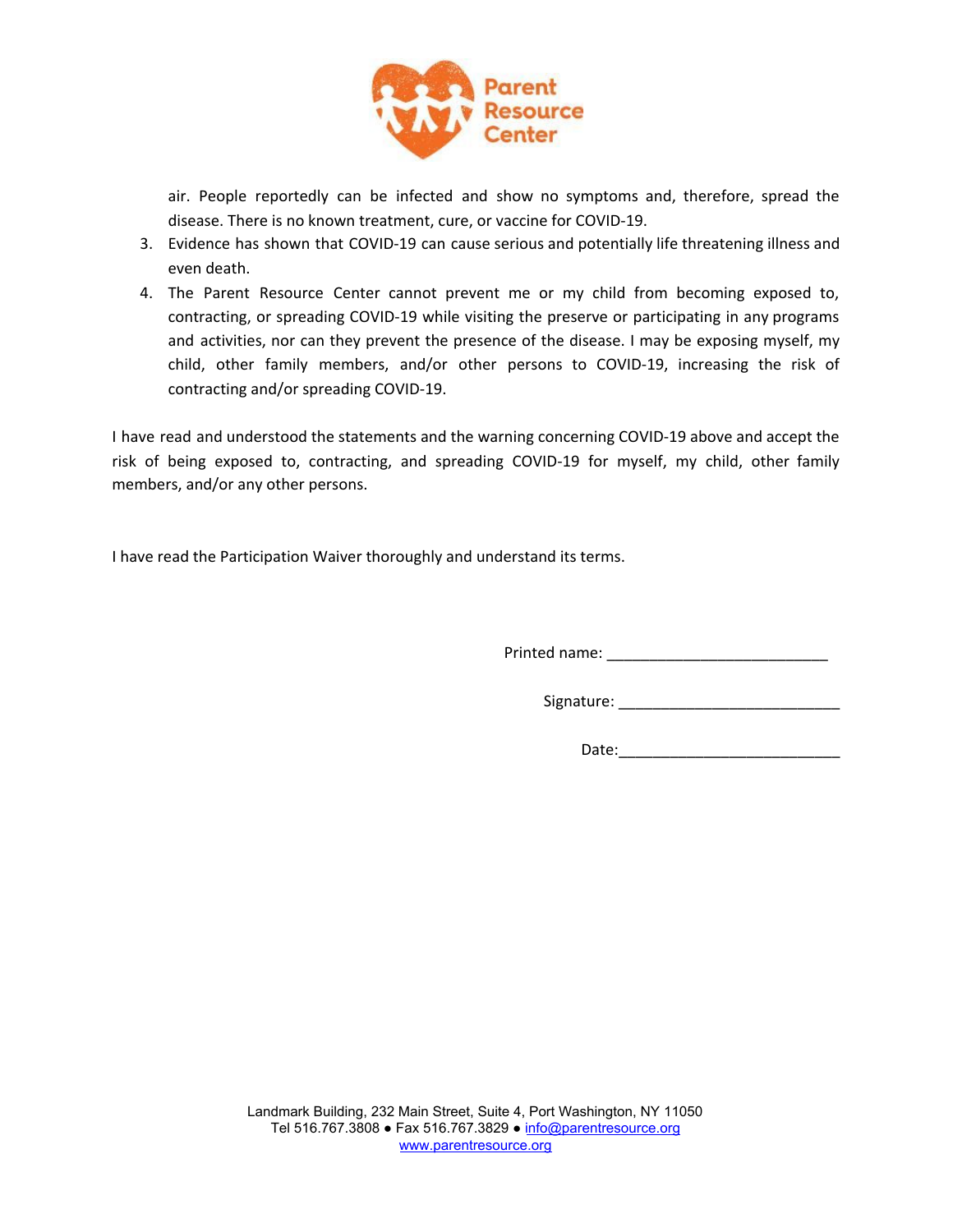

### **PARTICIPACIÓN RENUNCIA**

| Primer Nombre del Participante | Apellido del Participante      |
|--------------------------------|--------------------------------|
| Dirección                      |                                |
| Número de Teléfono             | Correo Electrónico             |
| Contacto de Emergencia         | Número de Teléfono de Contacto |

Yo, el abajofirmante ("Participante"), en la consideración para participar en a clase o otra actividad realizada por el Parent Resource Center ("PRC") at 232 Main St., Ste. 4, Port Washington, NY 11050 (the "PRC Host") de acuerdo con lo siguientes:

### **EXONERACIÓN DE RESPONSABILIDAD**

El participante entiende que existe un riesgo inherente de que el participante en una clase u otra actividad realizada por el PRC y el uso de sus servicios en el sitio del anfitrión PRC puede resultar en una lesión, incluyendo, sin limitación, lesión relacionada con la pandemia de COVID-19. El PRC y el PRC Host Sitio estan siguiendo todos los protocolos disponibles y aplicables de salud y de seguridad durante esta crisis de salud pública sin precedentes. Sin embargo, y a pesar de todo esfuerzo el PRC y el Sitio Anfitrión del PRC no podemos garantizar que Usted no contraiga el virus en el PRC Host Site.

Estar completamente consciente de estos peligros y riesgos, el Participante, en mi propionombre y y nuestros respectivos herederos, administradores, ejecutores y sucesores, y asignaciones, por la presente pacta no demandar, y para siempre liberar y mantener inofensivo el PRC y sus oficiales, directores, empleados, contratistas, voluntarios o agentes y el PRC mientras bajo, la instrucción, supervisión o el control de PRC y / o el PRC Host Sitio, incluido, sin limitación, los daños o lesiones resultantes por actos de negligencia en la parte del PRC y sus oficiales, directores, accionistas, empleados o agentes y / o el PRC Anfitrión Sitio y también incluido, sin limitación, lesiones que fueron sostenidas por mi propia negligencia y las lesiones sufridas relacionadas a la COVID-19 pandémica. El participante acepta y asume todo el riesgo de lesión, el participante y el nino acepta los riesgos asistiendo a eventos realizados por PRC y el Sitio Anfitrión del PRC y por la presente renuncia a todas y cada una de las reclamaciones o acciones que puedan surgir contra el PRC o sus oficiales, directores,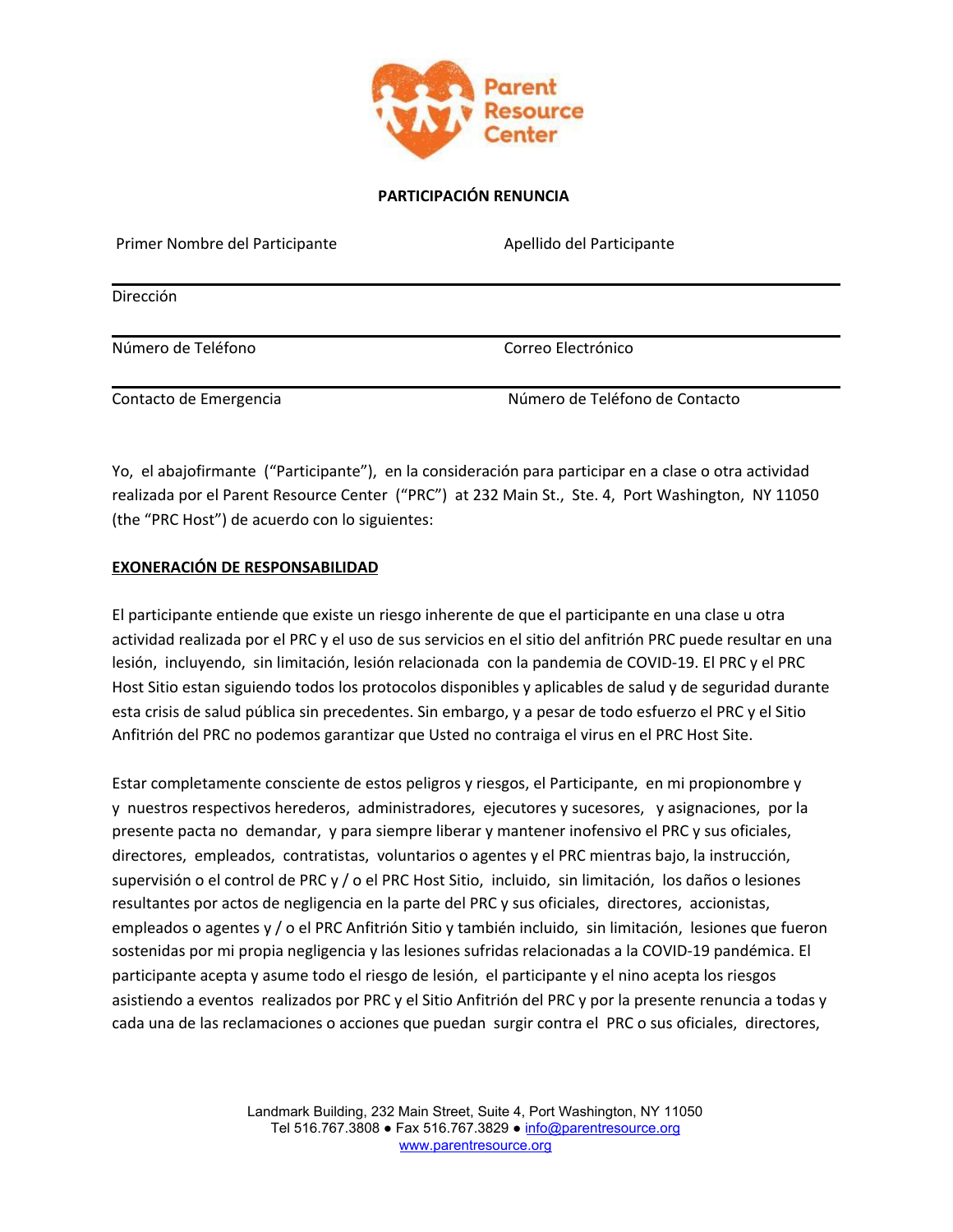

empleados, contratistas, voluntarios o agentes y al Sitio Anfitrión del PRC como a resultado de tal lesión.

El participante está de acuerdo con cumplir con todas las leyes, regulaciones, códigos, reglas, y otras directivas de cualquier municipio o autoridad gubernamental, incluida pero no limitado a los Estados Unidos, el Estado de Nuevo York, Nassau County, y the Town of North Hempstead, incluyendo New York State and CDC requisitos para COVID-19 seguridad.

El participante por la presente acepta usar mascara todas las veces mientras este en el Sitio Anfitrión del PRC y a supervisar el nino y asegurarse que el o ella esten usando su mascara todo el tiempo, el participante entiende que el participante tendría que dejar el Sitio Anfitrión del PRC si el participante o el hijo del participante se niega a usar la mascara

# **PROMESAS DEL PARTICIPANTE / RECONOCIMIENTOS**

Dentro de los últimos catorce días de cada clase en la que participa mi hijo (a):

- 1. No miembros de mi hogar, incluido yo, hay experimentado síntomas de fiebre, extrema fatiga, dificultad respiratoria, tos seca, o cualquier otro síntoma asociado con COVID-19, no hemos sido diagnosticados con COVID-19.
- 2. No miembros de mi hogar, incluido yo, no ha viajado, nacional o internacional, no ha visitado cualquier area dentro los Estados Unidos que es reportado por ser altamente afectado por COVID-19.
- 3. Para mi conocimiento ningún profesor o estudiante de la escuela y de la clase de mi hijo ha sido diagnosticado con COVID-19.

# Confirmo que mi hijo ha estado libre de fiebre durante un mínimo de 48 horas antes de la fecha de **inicio de cada clase.**

Las declaraciones anteriores son continuas y veraces. Reconozco que tengo un deber de divulgar cualquier cambio en mi o en la situación de mi hijo que cambiaría la veracidad de las declaraciones anteriores.

**Cualquier cambio en las declaraciones anteriores requerirá que el participante firme un formulario nuevo una vez El participante puede volver a dar testimonio de la veracidad de las declaraciones anteriores.**

Por la presente, ahora más reconozco los siguientes: